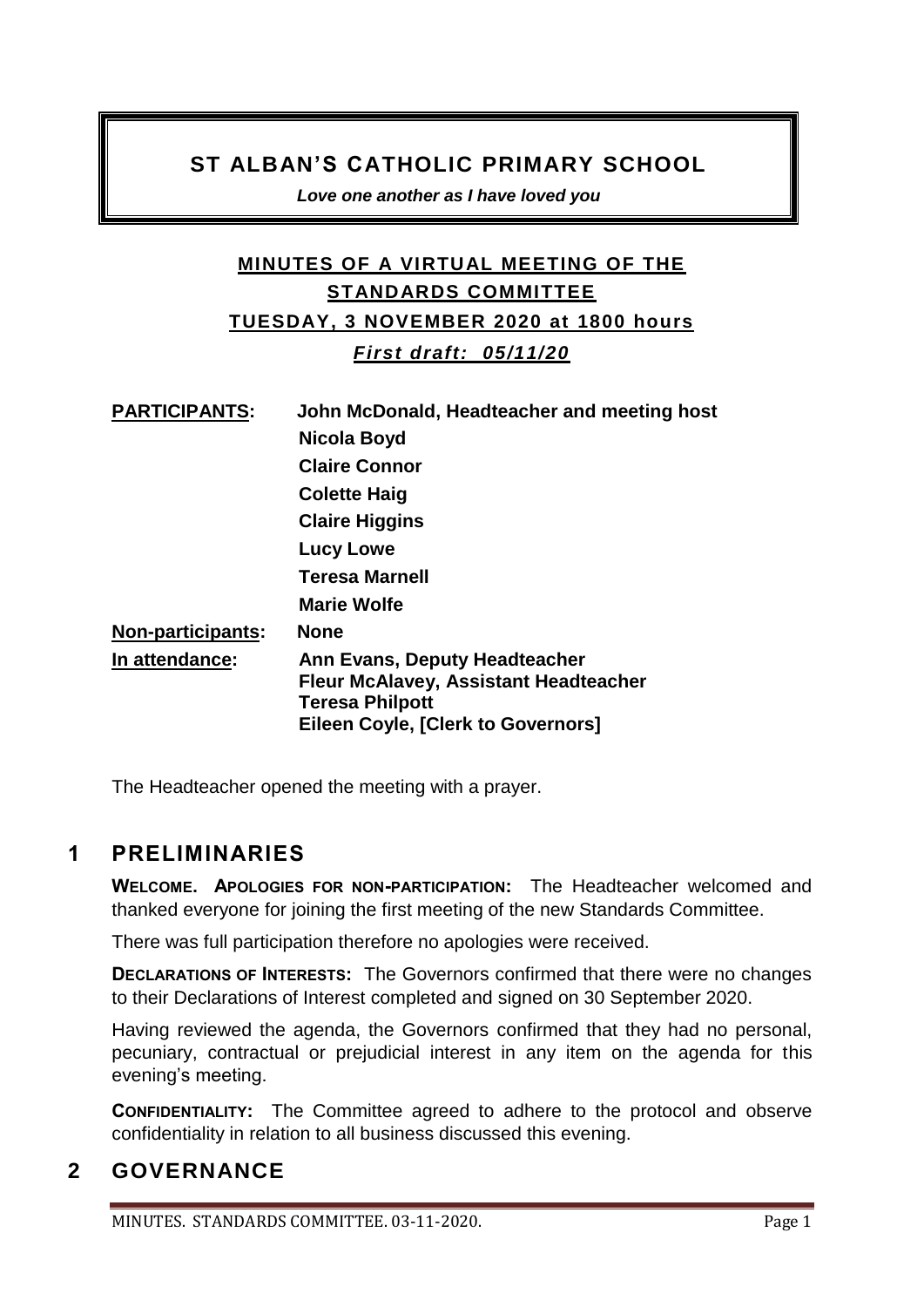**MEMBERSHIP OF THE STANDARDS COMMITTEE:** 

**RESOLVED: To confirm that the membership of the Standards Committee comprises: The Headteacher, Nicola Boyd, Claire Connor, Colette Haig, Claire Higgins, Lucy Lowe, Teresa Marnell and Marie Wolfe;**

**ELECTION OF CHAIR AND VICE CHAIR:** 

**RESOLVED: To elect Lucy Lowe, Chair, and Claire Connor, Vice Chair, of the Standards Committee in 2020/21.**

**Priorities for the Standards Committee in 2020/21:**

**RESOLVED: To identify the three priorities for 2020/21** –

- **1. Children's Wellbeing**
- **2. The impact of Covid-19, ie catch-up/remote learning, especially for the younger children**
- **3. Curriculum Leadership and developing the staff in their particular responsibilities**

#### **3 TERMS OF REFERENCE**

**RESOLVED: To confirm the terms of reference for the Standards Committee, as presented**.

**4 MINUTES**

#### **RESOLVED: To confirm that the minutes of the Standards Committee on 11 June 2020 are a true and accurate record of the meeting.**

**Matters arising:** There were no matters arising from the previous minutes**.**

### **5 STATUTORY REPORTING**

**REVIEW AND AGREE THE SCHOOL DEVELOPMENT PLAN AIMS AND CURRICULUM TARGETS FOR THE ACADEMIC YEAR:** The Headteacher reported that work is ongoing the School Development Plan. He shared a screen shot, School Data Capture for the three years 2017-19, which highlighted the areas that the school needs to focus on in terms of school improvement priorities, in addition to areas for improvement identified in the teachers' appraisal process.

**REVIEW USE OF PE/SPORTS FUNDING**: A report, Evidencing the Impact of the Primary PE and Sports programme, had been forwarded to the Committee in advance of the meeting. The report, based on the five key indicators recommended by the DfE, was presented under the headings – key achievements; areas for further improvement; and baseline evidence of need.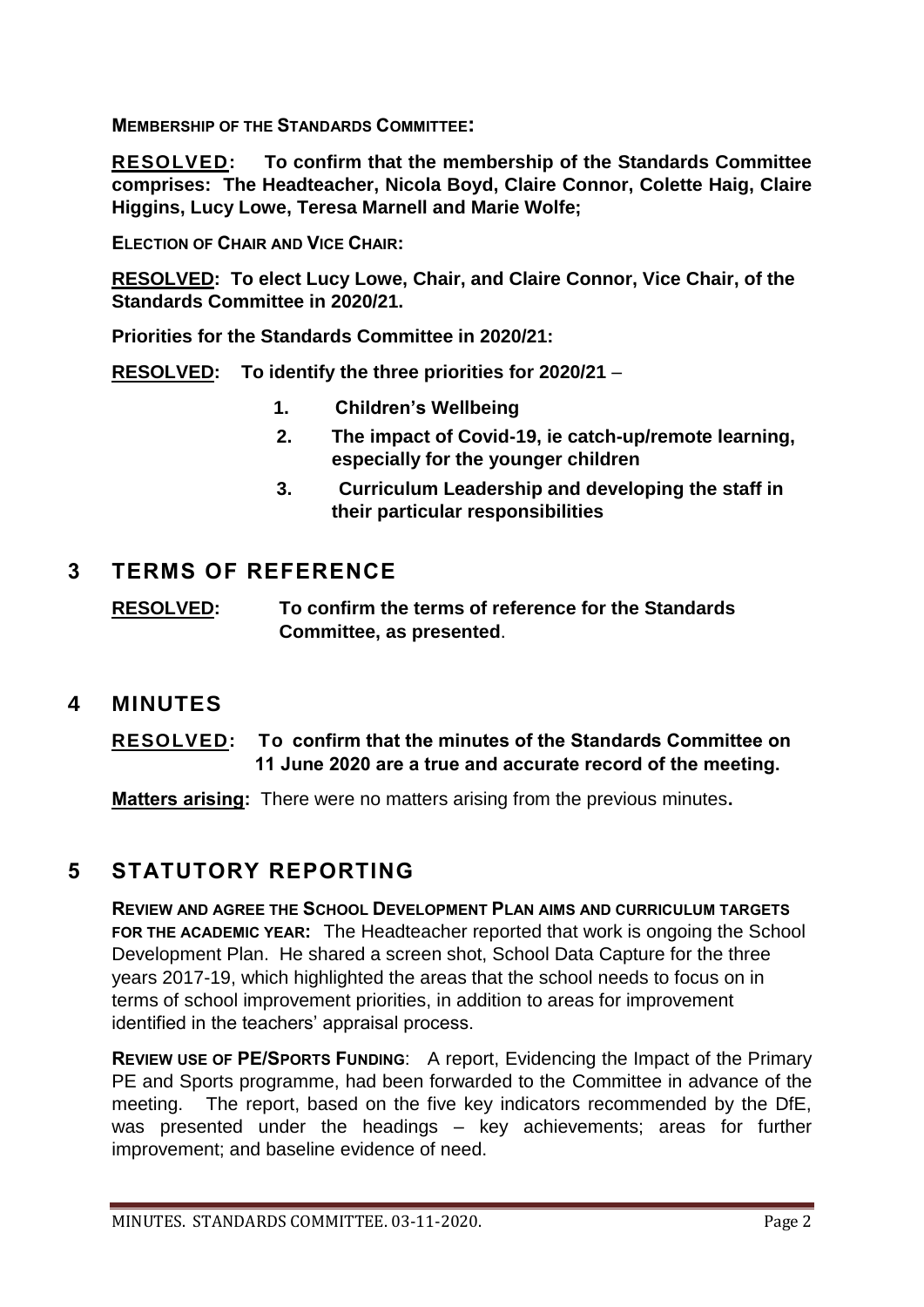An area for further improvement related to exploring the use of the outdoor space and developing a Forest school.

The sum of £4,650 had been allocated for bespoke CPD to raise teacher competencies by developing expertise and raising staff confidence levels in the teaching of PE.

Due to the impact of Covid-19, 19% of the PE/Sports premium would be rolled over to next year.

#### **RESOLVED: To –**

- **i. congratulate the authors, subject leaders Connor McGarry, Dara Maguire and Tony Richardson, on a succinct but comprehensive, well-thought out report;**
- **ii. commend the PE team on the innovative use of the funding, which clearly has focussed on improving the health and wellbeing of the children.**

### **6 PUPILS**

**ATTENDANCE:** Currently, attendance is about 96%. The parents have been reassured that the school continues to observe all the necessary measures to keep the children, and the staff, safe. Families who remain anxious are being encouraged to send their children to school if they are well enough to attend.

**EXCLUSIONS**: There have been no exclusions so far in the academic year.

**BEHAVIOUR**: A child who suffers from anxiety has been displaying extremely aggressive behaviour towards the staff. The child has been allocated a place in a nurture base.

**INCIDENTS:** Using a screen shot, the Headteacher demonstrated the CPOMS report, November 2020 - the system used to record incidents. The report included a breakdown of incidents by category with percentages, and included data on attainment; attendance; bullying and friendships, communication; covid-19 home and medical issues.

## **7 SAFEGUARDING**

There has been one safeguarding referral since the last meeting. All the staff have received Safeguarding training.

### **8 CURRICULUM DEVELOPMENT**

All staff members have had some training on the whole curriculum.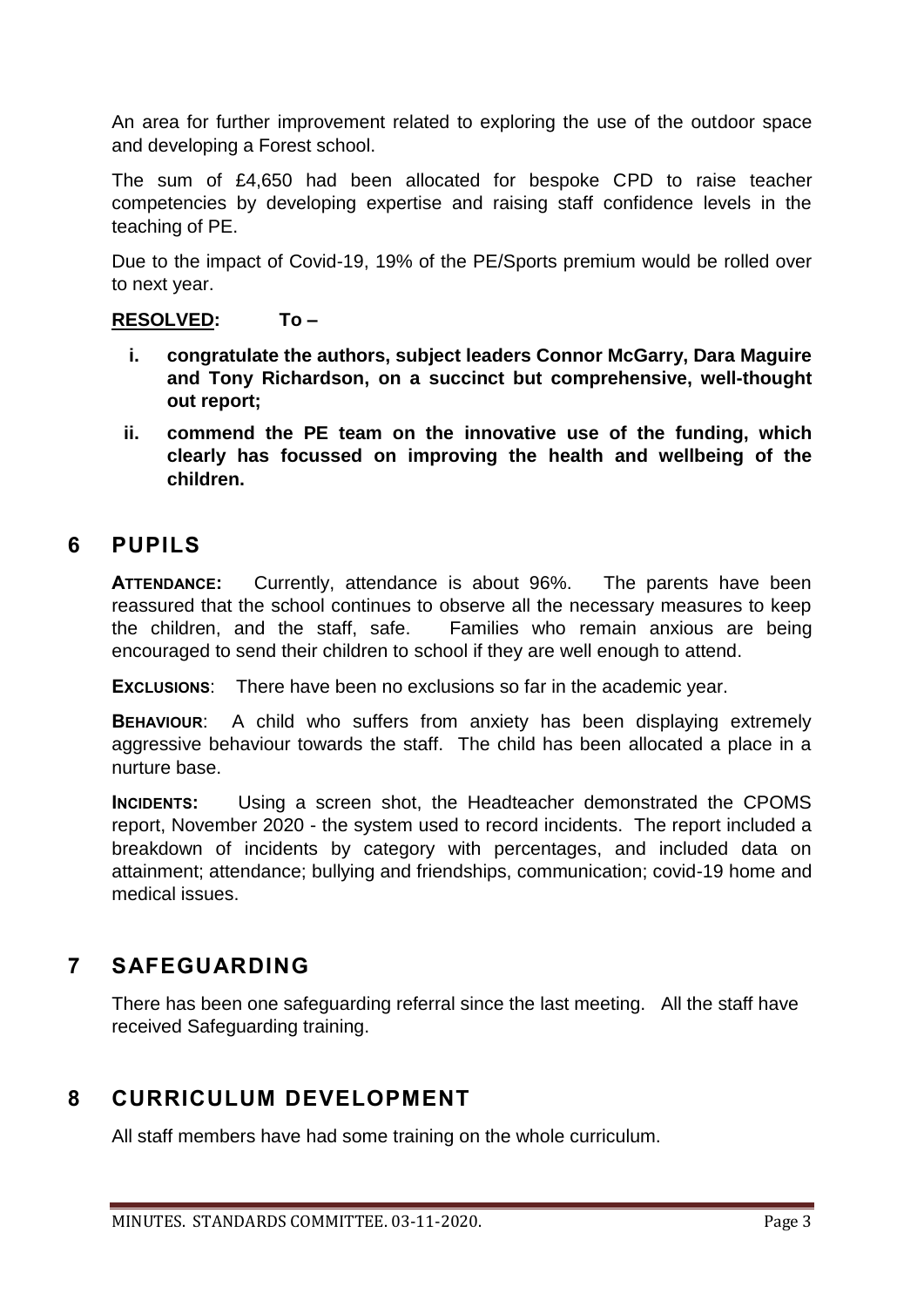A cycle for monitoring and supporting staff with middle management training has been introduced, which might include learning walks later in the term. The arrangements will be discussed in detail to ensure that the integrity of the bubbles is maintained.

The school has schemes of work for English in place. The children's writing has been looked at this week as part of the plan to identify gaps in their learning.

Monitoring will be mainly in the form of book scrutiny.

## **9 RELIGIOUS EDUCATION/PERSONAL SOCIAL HEALTH EDUCATION [PSHE]AND RELATIONSHIPS/SEX EDUCATION. CONSULTATION**.

The Committee had discussed the detail of the policy at its meeting on 11 June 2020, and had authorised the Headteacher to consult the parents/carers and other stakeholders.

The Headteacher reported that consultation with parents/carers is almost complete – the responses suggest that there is some misunderstanding, especially to do with the wording/language. Some progress had been made on reassuring the parents. The final results of the consultation would be shared in the coming weeks.

## **10 DATE OF NEXT MEETING**: **2 February 2021**.

# **11 QUESTIONS RAISED IN ADVANCE BY THE GOVERNORS**

No questions were raised in advance by the Committee.

### **12 QUESTIONS/COMMENTS PUT FORWARD AT THE MEETING**

The Headteacher responded to questions/comments/suggestions put forward at the meeting -.

**The impact of the lockdown has been harder for the younger children, some of whom are very bright. How can we make sure we support those younger children as much as possible, and how do we involve and work with the parents/carers of younger children, particularly parents who also work?**

**How do the SATS at the end of key stage 1 compare with other years?**

**What are the arrangements for Parents' evenings?**

**I was quite surprised how well the last one had gone, it is a good way of sharing information, although was quite rushed.** 

The Chair referred to an email about sacramental preparation offering to help.